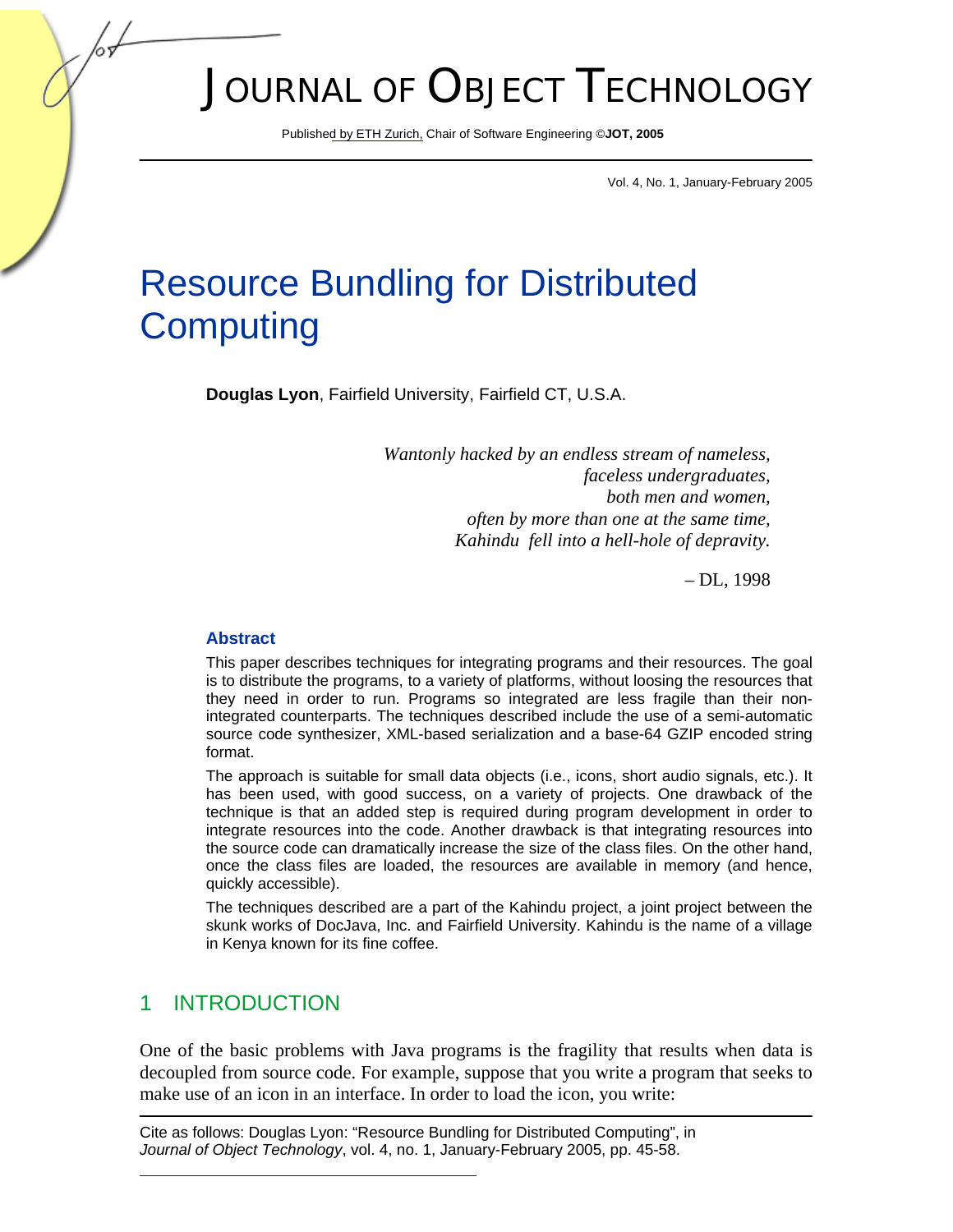#### LookAndFeel.makeIcon(getClass(), "icons/ColorIcon.gif"));

Now suppose the GIF "ColorIcon" icon file is relocated, relative to the root of the source code. This can easily happen during the process of distribution or development. Even worse, the missing resource is not detected until run-time (perhaps days or even weeks after deployment). For example, if you try to deploy an application that attempts to obtain the above icon, without having it properly integrated into the application, you would throw an exception, like:

#### java.lang.NullPointerException

- at sun.awt.SunToolkit.getImageFromHash(SunToolkit.java:433)
- at sun.awt.SunToolkit.getImage(SunToolkit.java:490)
- at j2d.ImageUtils.getImageResource(ImageUtils.java:873)
- at j2d.ImageUtils.fetchIcon(ImageUtils.java:887)

Wouldn't it be nice if the compiler could make sure that our resources were present, before run-time? In this way, we trade off a run-time error for a compile-time error. We present some techniques that allow resources to be integrated directly into source code. The result is a self-contained resource without the normal source of fragility (i.e., source relocation). Hence, we no longer have a program that requires files to be located in particular places on the disk.

The presented technique can be used for any type of resource. Initially, we focus on icons. We present the ability to create icons in one of three ways: by grabbing the icon using a screen grabbing program, by drawing the icon using either the Kahindu drawing tools or another paint program and finally, by entering the icon using teletype graphics. Finally we present an encoding technique that automatically generates Java source code from serializable instances.

### **Icon Design by Grabbing**

There are often icons that are available as a system resource that can be freely copied. These icons start as bit-maps and may be scaled in size to suite the application. The Kahindu program will accept icons of any size. Several applications are able to take snapshots of the computer screen. These applications vary from platform to platform. For example, Silicon Graphics workstations have an application called *Snap*, which will save a snapshot of the screen. On the Mac there is a keyboard shortcut, <shift-Moth-4> (or the *grab* application) which changes the cursor into a cross hair and allows the user to click and drag across the screen.

Depending on the platform, the screen shot will be saved to a file or to a *clipboard*. The clipboard enables the screen shot to be pasted into another application. Unfortunately, Kahindu is rather limited in the number of file types that it currently supports. Thus, a third-party application is required to convert the snapshot into an image that Kahindu supports. Currently, this means GIF, PPM or JPEG files. Suppose, for example, we wanted to grab the icon image from the system to symbolize magnification. Fig. 1-1 shows an image of the magnifier icon. This was grabbed using the screen capture facilities on a Mac.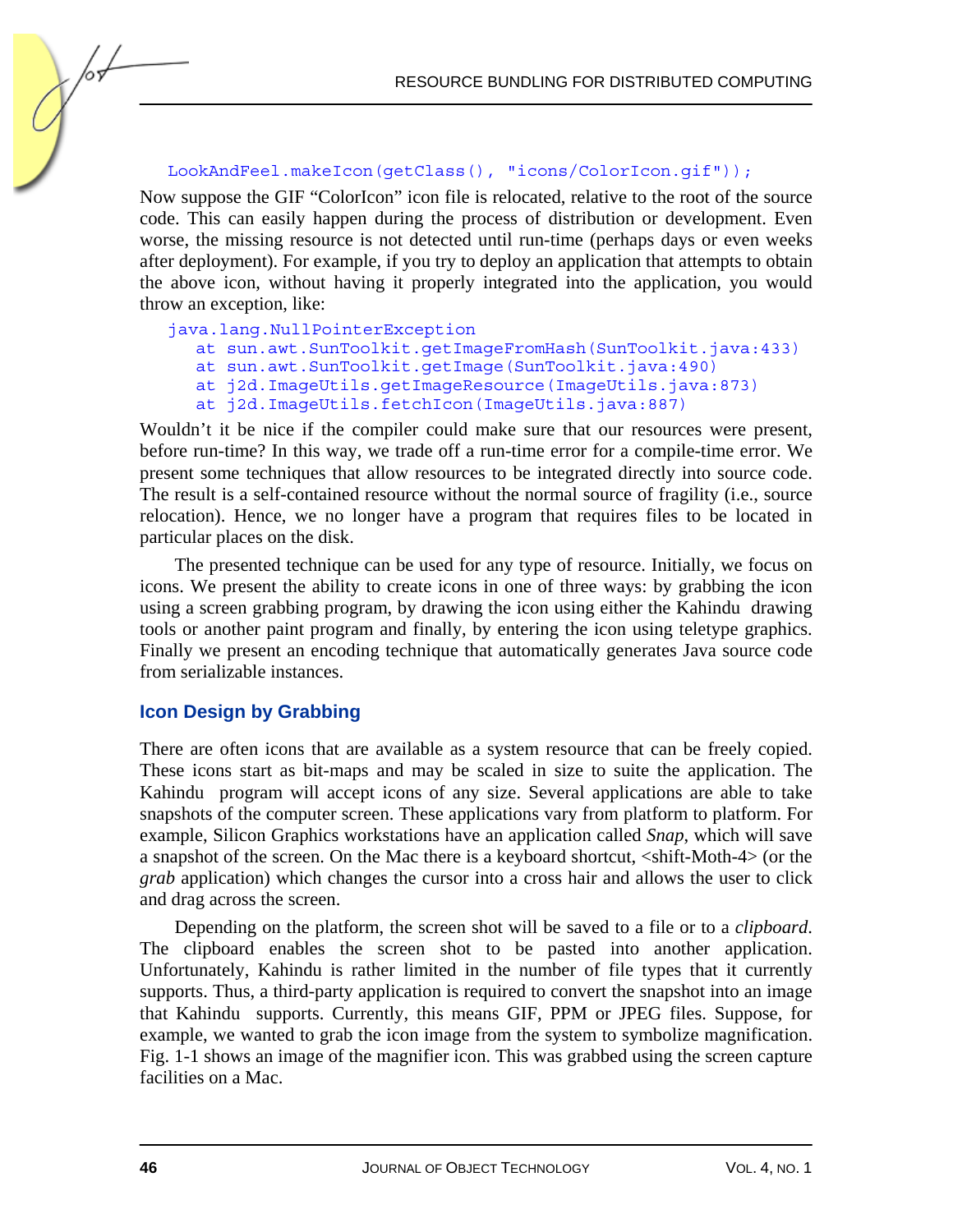Fig. 1-1. The Magnifier Icon

Using an application called Debabelizer [Debabelizer], we save the icon image to a GIF file and open it with the Kahindu program.



Fig. 1-2. Save As Binary Icon

public static byte iconName[][] =  $\{$ 

Fig. 1-2 shows that the Kahindu program has a menu for saving the binary icon image.

| $\{1,1,1,1,1,1,1,1,1,1,1,1,1,1,1,1,1\}$                  |
|----------------------------------------------------------|
| $\{1, 1, 1, 1, 1, 0, 0, 0, 0, 1, 1, 1, 1, 1, 1, 1\}$     |
| $\{1, 1, 1, 0, 0, 1, 1, 1, 1, 0, 0, 1, 1, 1, 1, 1\},$    |
| $\{1, 1, 1, 0, 1, 1, 1, 1, 1, 1, 0, 1, 1, 1, 1, 1\}$     |
| $\{1, 1, 0, 1, 1, 1, 1, 1, 1, 1, 1, 0, 1, 1, 1, 1\},$    |
| $\{1, 1, 0, 1, 1, 1, 1, 1, 1, 1, 1, 0, 1, 1, 1, 1\},$    |
| $\{1, 1, 0, 1, 1, 1, 1, 1, 1, 1, 1, 0, 1, 1, 1, 1\},$    |
| $\{1, 1, 0, 1, 1, 1, 1, 1, 1, 1, 1, 0, 1, 1, 1, 1\},$    |
| $\{1, 1, 1, 0, 1, 1, 1, 1, 1, 1, 0, 1, 1, 1, 1, 1\}$ ,   |
| $\{1, 1, 1, 0, 0, 1, 1, 1, 1, 0, 0, 0, 1, 1, 1, 1\}$ ,   |
| $\{1, 1, 1, 1, 1, 0, 0, 0, 0, 1, 0, 0, 0, 1, 1, 1\}$ ,   |
| $\{1, 1, 1, 1, 1, 1, 1, 1, 1, 1, 1, 0, 0, 0, 1, 1\}$ ,   |
| $\{1, 1, 1, 1, 1, 1, 1, 1, 1, 1, 1, 1, 1, 0, 0, 0, 1\},$ |
|                                                          |
| $\{1,1,1,1,1,1,1,1,1,1,1,1,1,1,1,0,0\}$ ,                |
|                                                          |

Fig. 1-3. Binary Icon Output as Java

Fig. 1-3 shows the binary icon output at the console as a two-dimensional static byte array. Such data takes very little space in the program  $(15x15 = 225$  bytes) and its' space is allocated at compile time.

### **Icon Design by Drawing**

Another method for obtaining a binary icon is to draw it. Several excellent paint programs are available that can help with drawing icons (including Kahindu).

/or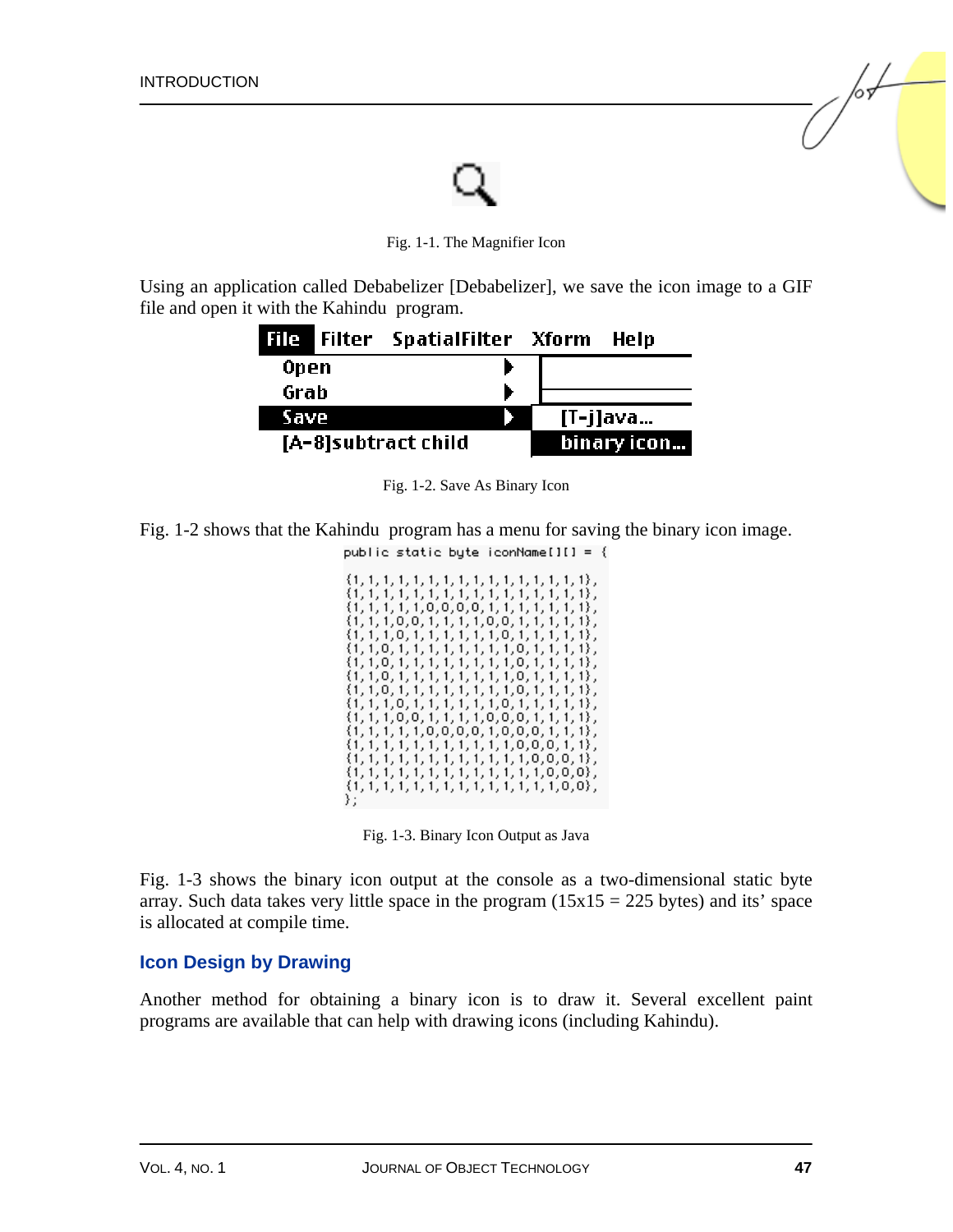

RESOURCE BUNDLING FOR DISTRIBUTED COMPUTING

Fig. 1-4. The Kahindu Toolbar

Fig. 1-4 shows an image of the Kahindu toolbar. From left to right, the icons are identified as the eraser, pencil, paintbrush, hand, magnifier, marquee, paint can, eyedropper, and marker. To draw or modify an existing icon, use the eraser, pencil, brush, magnifier and eyedropper. The eraser will clear pixels in the icon. The pencil will set pixels to the value selected with the eyedropper. The brush will set a larger array of pixels than the pencil. Normally, the icons are small. The Kahindu toolbar icons are all 15x15 pixels in size. As a result, the magnifier is used to make the image easier to work on.



Fig. 1-5. Using the Magnifier to Expand the Paint Brush

Fig. 1-5 shows an example of the use of the magnifier icon to enlarge the paintbrush image. This type of enlargement works by doubling the number of pixels in the icon, and thus growing the icon. To keep the icon the same size, but to enlarge it on the screen, simply resize the frame. Once the frame is enlarged, use the drawing tools to modify the icon.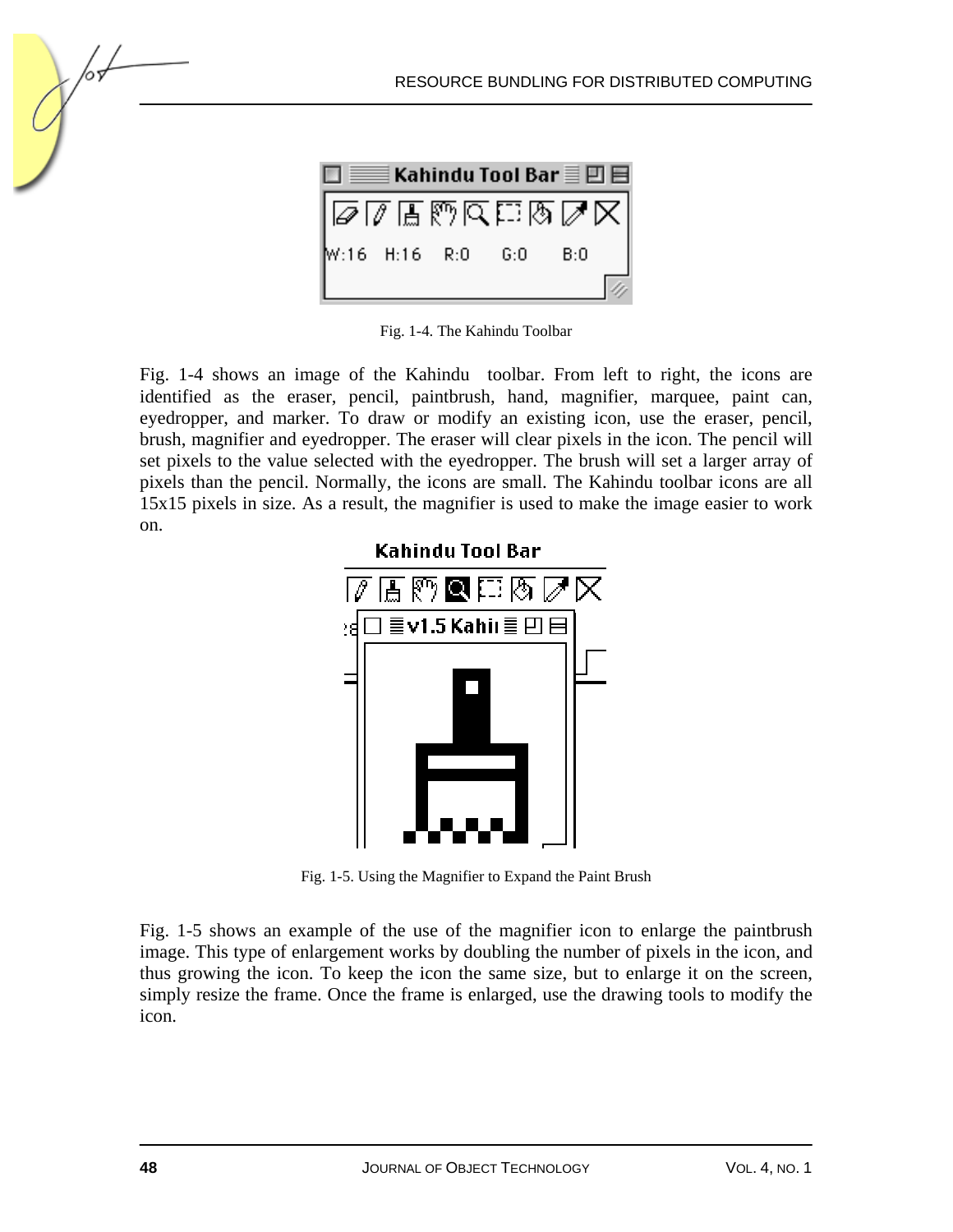

Fig. 1-6. Elements of One Icon Can Be Used to Create Another

Fig. 1-6 shows how the bristles of the brush were reused to make a face. The design of icons is an art and it takes great care to find icons that have cross-cultural meaning. For example, icons should probably not contain English language characters, as these are not well known in all cultures.

#### **Icon Design by Typing**

The programmer can design icons by hand-keying them into the byte array. The *IconFrame* class resides in the Kahindu *gui* package. It contains several icons, some of which were typed by hand. Sometimes this is the easiest way to enter an icon, as it gives fine-grained control over the value and location of each pixel.

| private static byte xImage[][] = {                                                               |
|--------------------------------------------------------------------------------------------------|
| $\{0, 0, 0, 1, 1, 1, 1, 1, 1, 1, 1, 1, 1, 1, 0, 0\}$ ,                                           |
| $\{1, 1, 0, 0, 1, 1, 1, 1, 1, 1, 1, 1, 1, 0, 0, 1\},$                                            |
| $\{1,1,1,0,0,1,1,1,1,1,1,1,0,0,1,1\}$ ,<br>$\{1, 1, 1, 1, 0, 0, 1, 1, 1, 1, 1, 0, 0, 1, 1, 1\},$ |
| $\{1,1,1,1,1,1,0,0,1,1,1,0,0,1,1,1,1\}$ ,                                                        |
| $\{1,1,1,1,1,1,1,0,0,1,0,0,1,1,1,1,1\},\$                                                        |
| $\{1,1,1,1,1,1,1,1,0,0,0,1,1,1,1,1,1\}$                                                          |
| $\{1,1,1,1,1,1,1,1,0,0,0,1,1,1,1,1,1\}$ ,<br>$\{1,1,1,1,1,1,1,0,0,1,0,0,1,1,1,1,1\},$            |
| $\{1,1,1,1,1,1,0,0,1,1,1,0,0,1,1,1,1\},$                                                         |
| $\{1,1,1,1,0,0,1,1,1,1,1,0,0,1,1,1\},$                                                           |
| $\{1,1,1,0,0,1,1,1,1,1,1,1,0,0,1,1\}$                                                            |
| $\{1,1,0,0,1,1,1,1,1,1,1,1,1,1,0,0,1\}$ ,                                                        |
| $\{0,0,0,1,1,1,1,1,1,1,1,1,1,1,1,0,0\}$ ,                                                        |
| Е                                                                                                |
|                                                                                                  |

Fig. 1-7. Hand Typing an Icon

Fig. 1-7 shows the marker icon, as it was hand-encoded into the *IconFrame*. The shift by exactly one pixel during each entry of the zeros in the array, as well as the precise centering of the mark, is simplified by hand entry. In fact, some programs (such as Maple) can output Teletype graphics, like that shown in Fig. 1-7. The Internet is a good source of Teletype graphics, as they are still e-mailed occasionally.

#### **Saving the Icon as Java**

Now that you have obtained the Java source code needed for an image, you must assign it a name. This is done in the *IconFrame* when the static array is formulated in the Java code. For example:

```
private static byte pencil[][] = {
```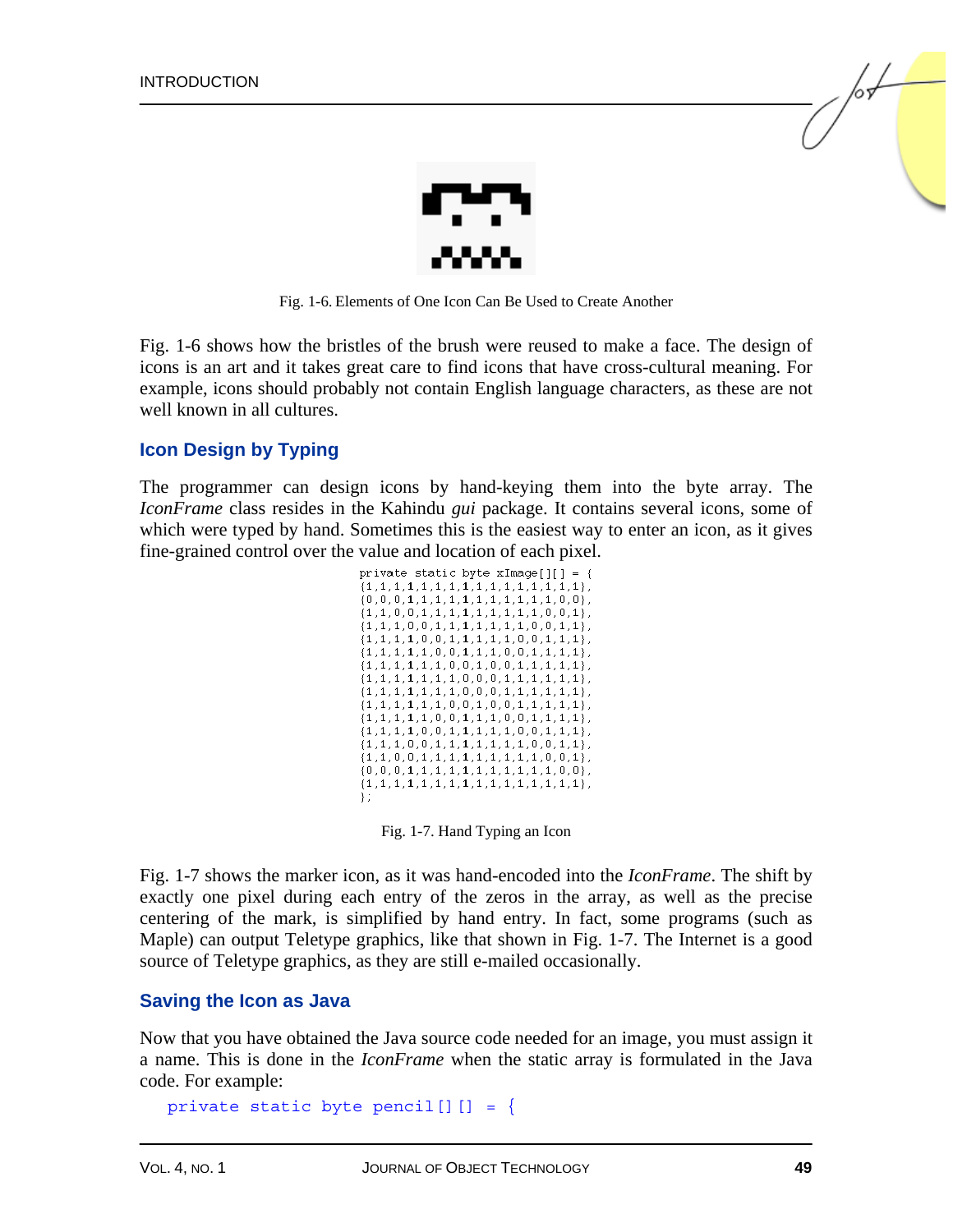```
{1,1,1,1,1,1,1,1,1,1,1,1,1,1,1,1,1}{1,1,1,1,1,1,1,1,1,1,1,1,1,1,1,1}{1,1,1,1,1,1,1,1,1,1,0,0,1,1,1,1}{1,1,1,1,1,1,1,1,1,0,1,1,0,1,1,1}, 
{1,1,1,1,1,1,1,1,1,0,1,1,0,1,1,1}, 
{1,1,1,1,1,1,1,1,0,1,0,0,0,1,1,1}, 
{1,1,1,1,1,1,1,1,0,1,1,0,1,1,1,1}{1,1,1,1,1,1,1,0,1,1,1,0,1,1,1,1}\{1,1,1,1,1,1,1,0,1,1,0,1,1,1,1,1\}{1,1,1,1,1,1,0,1,1,0,1,1,1,1,1,1}{1,1,1,1,1,1,0,1,1,0,1,1,1,1,1,1}{1,1,1,1,1,0,1,1,1,0,1,1,1,1,1,1}{1,1,1,1,1,0,1,1,0,1,1,1,1,1,1,1}\{1,1,1,1,1,0,0,0,0,1,1,1,1,1,1,1\}\{1,1,1,1,1,0,0,0,1,1,1,1,1,1,1,1\}\{1,1,1,1,1,0,0,1,1,1,1,1,1,1,1,1\}};
```
Once the byte array is formulated, an *IconComponent* is created, using the *getIconComponent* method:

```
package gui; 
import java.awt.*; 
import java.awt.image.*; 
import java.awt.event.*; 
import java.util.*; 
public class IconFrame 
   extends ClosableFrame implements ActionListener { 
   private Panel iconPanel = new Panel(new FlowLayout()); 
   IconComponent eraserIcon = 
               getIconComponent(eraser); 
    IconComponent pencilIcon = 
               getIconComponent(pencil);
```
The *IconComponent*instances are added, using:

```
 private void addIcons() { 
     addIcon(eraserIcon,iconPanel);
     addIcon(pencilIcon,iconPanel);
     addIcon(brushIcon,iconPanel);
      addIcon(handIcon, iconPanel); 
     addIcon(magnifyingGlassIcon,iconPanel);
```
Once the icons are added to the *iconPanel* instance, they will be available upon program start-up (i.e., without the need to access the file system). For use in Swing, programmers can get an instance of a *javax.swing. Icon* by using:

```
Icon icon = Icons.getMagnifierIcon();
```
/or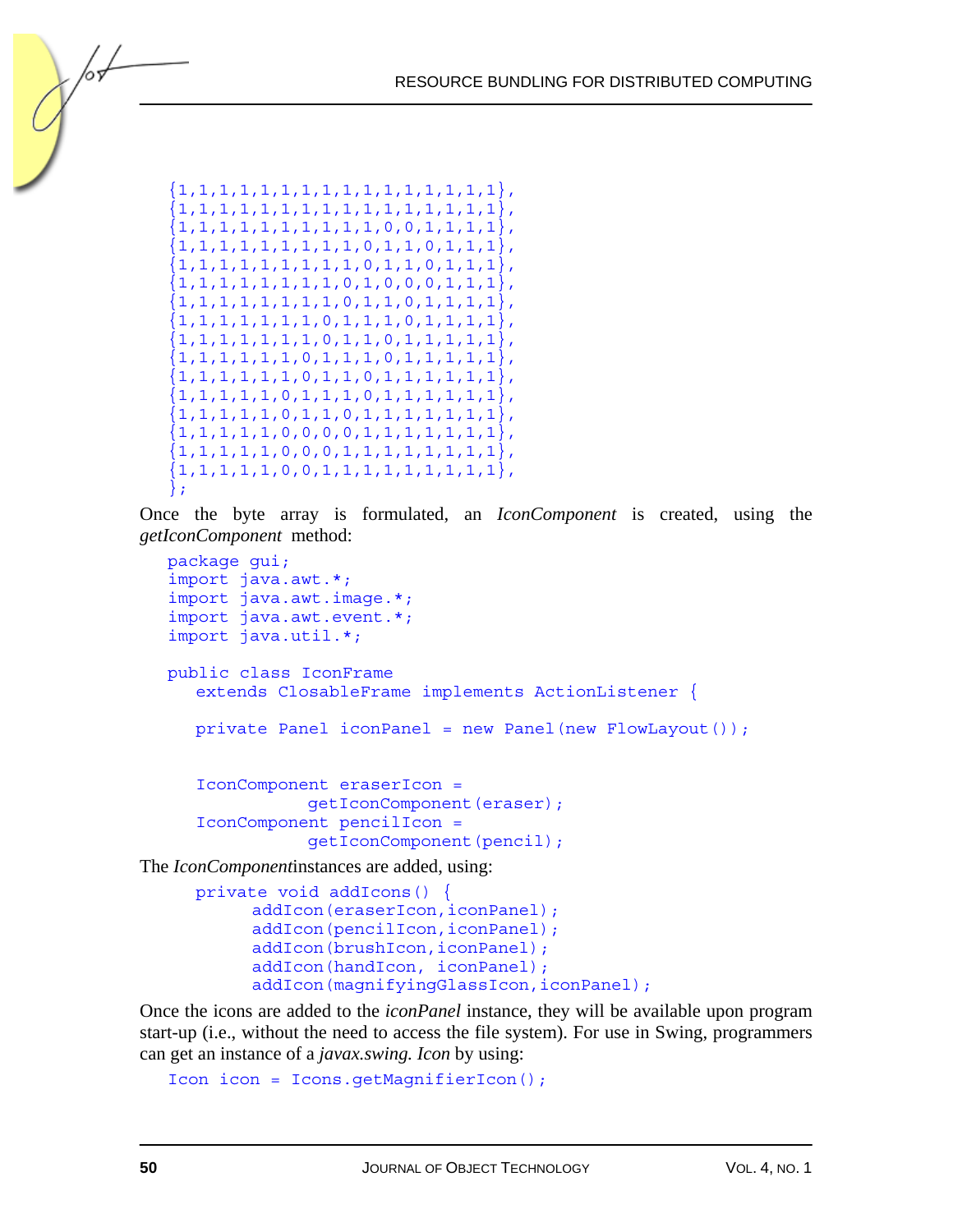Event processing occurs both in the *IconFrame* instance and in the frames that are associated with the icon's state. For example, in the *PaintFrame*, there is a method called *mouseDragged* which checks the *iconFrame* instance for the selected icon:

```
public void mouseDragged(MouseEvent e) { 
             e.consume(); 
       IconComponent ic = iconFrame.getSelectedIcon(); 
       if (ic == iconFrame.eraserIcon) erasePoint(); 
       if (ic == iconFrame.brushIcon) brushPoint(); 
       if (ic == iconFrame.pencilIcon) pencilPoint(); 
       if (ic == iconFrame.eyeDropperIcon) getColor(); 
            setP1(e);
            repaint(); 
 }
```
The *IconComponent* instances act just like other components in the AWT, except that they know how to invert their own appearance. They can be added to panels and layout managers can arrange them, just like other components. The *IconComponent* instance keeps a private copy of an image of its own appearance.

### 2 ON THE XML ENCODING OF SERIALIZABLE OBJECTS

This section shows how an instance of a serializable class can be transformed into a static variable. The static variable is used to reconstruct the instance, at run-time, thereby integrating the resource directly into the source code. Consider the *Address* class, a fragment of which follows:

```
public class Address implements Comparable, 
         Serializable { 
     private String title = null; 
     private String userId = null; 
     private String password = null; 
     private String firstName = null; 
     private String lastName = null; 
     private String street = null; 
     private String company = null; 
     private String address1 = null; 
     private String address2 = null; 
     private String address3 = null; 
     private String homePage = null; 
     private String emailAddress = null; 
     private String homePhone = null; 
     private String businessPhone = null; 
     private String faxPhone = null; 
     private String city = null; 
     private String state = null; 
     private String zip = null;
```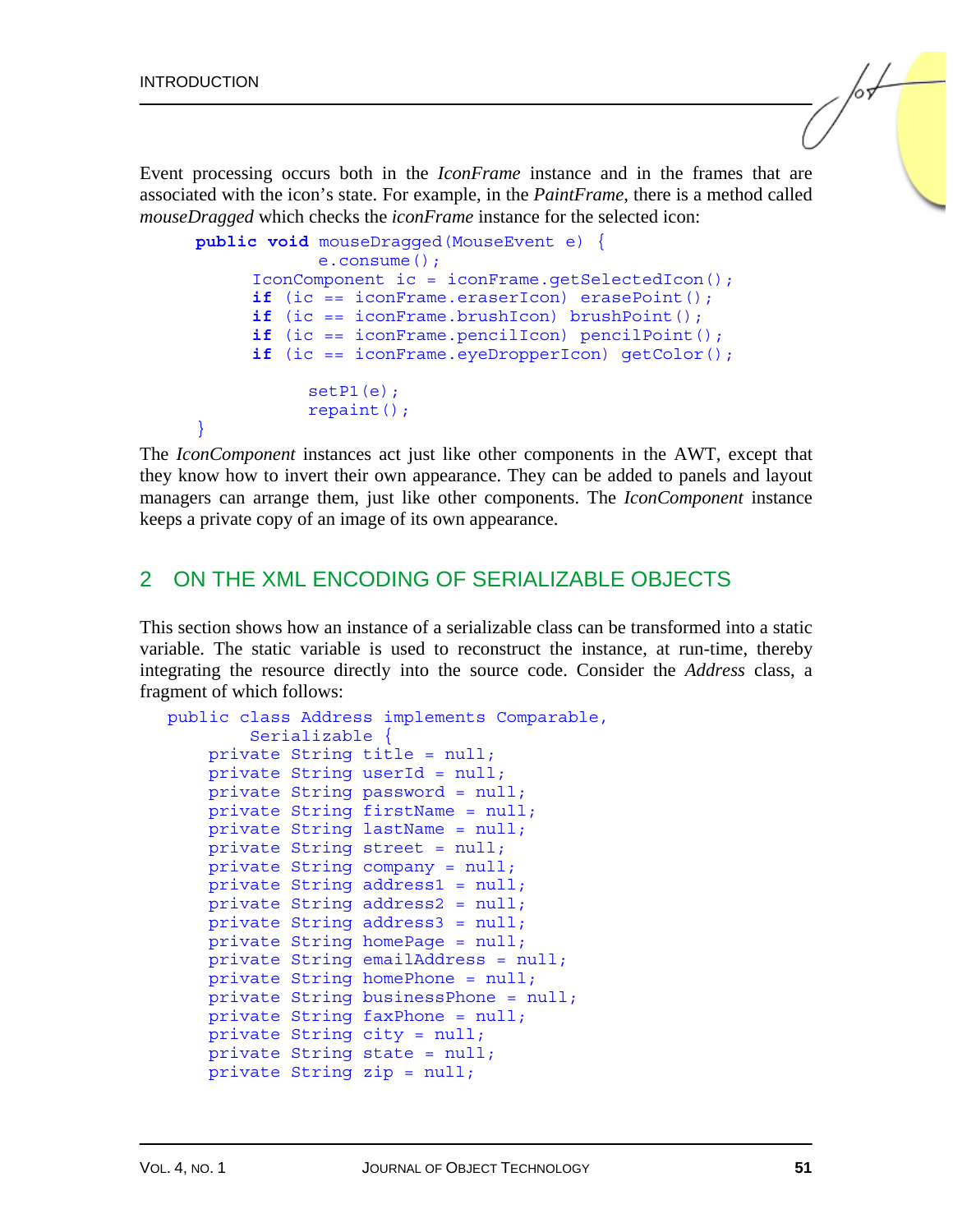```
RESOURCE BUNDLING FOR DISTRIBUTED COMPUTING
```
An instance of the *Address* converts itself to XML using the *java.beans.XMLEncoder*:

```
public String toXml() { 
        ByteArrayOutputStream baos = new 
        ByteArrayOutputStream(); 
         XMLEncoder e = new XMLEncoder(baos); 
         e.writeObject(this); 
         e.flush(); 
         return baos.toString(); 
}
```
The *XMLEncoder* shows:

/or

```
<?xml version="1.0" encoding="UTF-8"?> 
<java version="1.4.2_03" class="java.beans.XMLDecoder"> 
  <object class="xml.adbk.Address"> 
   <void property="address1"> 
    <string>1313 Mocking bird lane</string> 
   </void> 
   <void property="city"> 
    <string>munsterville</string> 
   </void> 
   <void property="state"> 
    <string>ny</string> 
   </void> 
   <void property="zip"> 
    <string>12181</string> 
   </void> 
  </object>
```
A static method in a utility class converts the above code into a static string that can be embedded into a Java program:

```
static String Address761092 = "<?xml version=\"1.0\"
       encoding=\W{^{\texttt{WTF-8}}\} " \rightarrow "
             "<java version=\"1.4.2 03\"
        class=\"java.beans.XMLDecoder\"> " + 
              " <object class=\"xml.adbk.Address\"> " + 
              " <void property=\"address1\"> " + 
              " <string>1313 Mocking bird lane</string> " + 
             " </void> " +
              " <void property=\"city\"> " + 
              " <string>munsterville</string> " + 
             " </void> " +
              " <void property=\"state\"> " + 
              " <string>ny</string> " + 
             " </void> " +
              " <void property=\"zip\"> " + 
              " <string>12181</string> " + 
             " \langle \text{void} \rangle " +
             " </object> " +
             "</java>";
```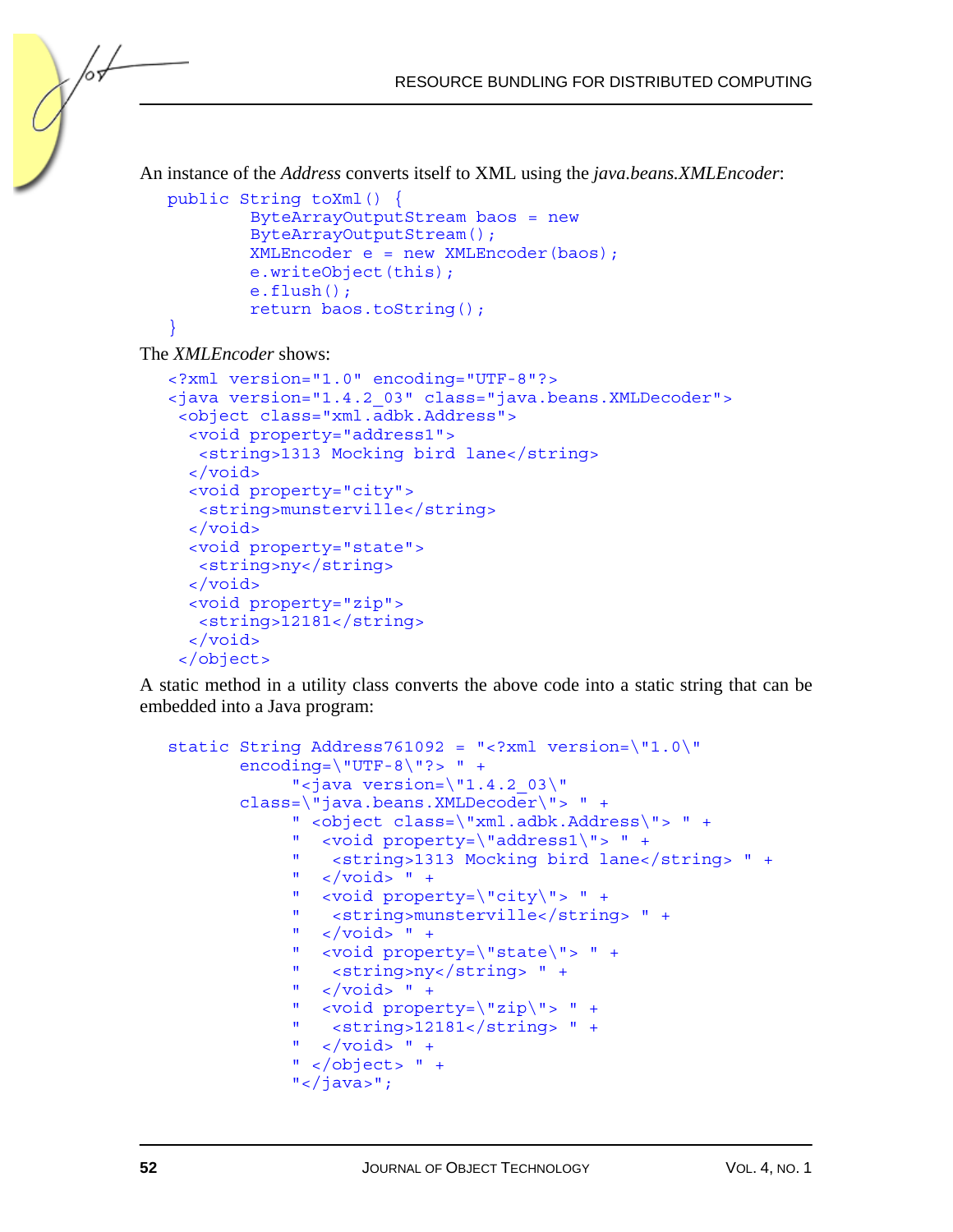This can be decoded using:

```
public static Object decodeXml(String xml) { 
         ByteArrayInputStream bais = new 
ByteArrayInputStream(xml.getBytes()); 
        XMLDecoder d = new XMLDecoder(bais); return d.readObject(); 
 }
```
Thus, we can test the XMLDecoder using:

```
private static void testXmlDecoder() { 
         Object o = decodeXml(Address761092); 
         System.out.println("decode shows:" + o); 
         Address a = (Address)o; 
        a.toXm1();
     }
```
It is possible to serialize full-color images using XML, but this is really inelegant. For example, an instance of the *ShortImageBean*:

```
public class ShortImageBean implements Serializable { 
     private short r[][]; 
    private short q[][];
    private short b[][];
…
```
becomes:

```
private static String ShortImageBean8330147 ="<?xml 
version=\"1.0\" encoding=\"UTF-8\"?> "+
"<java version=\"1.4.2_03\" class=\"java.beans.XMLDecoder\"> 
^{\mathrm{m}} +
" <object class=\"j2d.ShortImageBean\"> "+ 
" <void property=\"b\"> "+ 
" <array class=\|S\| length=\|64\|"> "+
       \left| \text{vold index} \right| \leq \frac{1}{\sqrt{2}}" \langle \text{array class} \rangle"short\" length=\"64\"/> "+
       " </void> "+ 
" \left\{\text{void index} = \frac{1}{1}, \frac{1}{5}, \frac{1}{4}\right\}" \langle \text{array class} \rangle \text{ "short} \text{ length} = \frac{4}{15} + \frac{1}{15}" \left\{\text{void index} \right\} \mid 1 \mid \text{'} > \text{''+}" <short>155</short> "+ 
" \langle \text{void} \rangle "+...
```
This uses 6 lines for every pixel! Such expansions are too cumbersome even to contemplate. The following section addresses this concern by using a base-64 GZIP encoding technique.

# 3 ON THE BASE-64 ENCODING OF SERIALIZABLE OBJECTS

This section shows how to GZIP compress, and base-64 encode, an instance of an object, so that it is suitable for storage into a Java string. This is far more efficient (in terms of  $\sqrt{\frac{1}{2}}$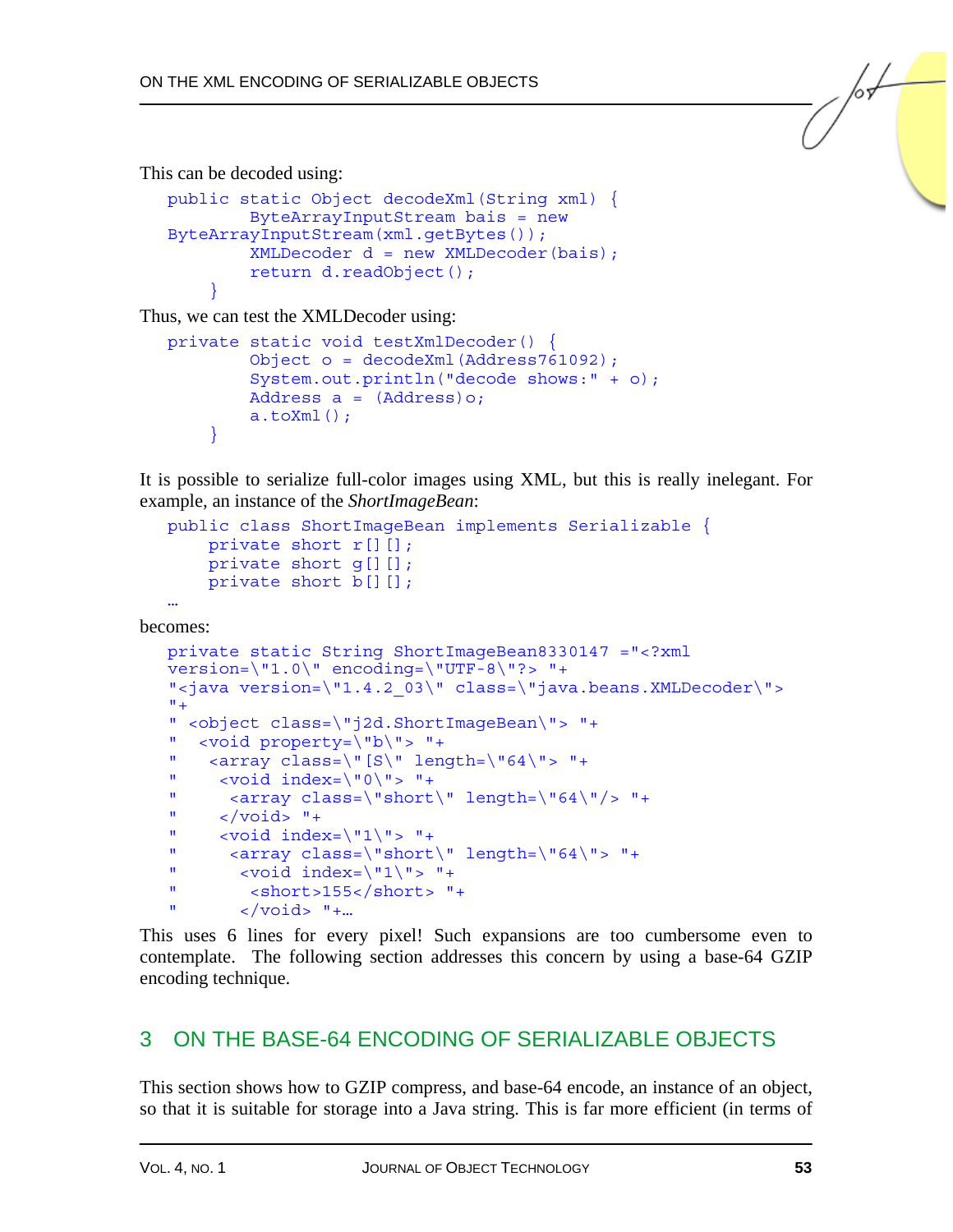memory and CPU time) than creating XML strings. The technique suffers from the fact that the output is not readable by humans and cannot be hand-edited.

The following example turns a full color image into a base-64 GZIP encoded string, then decoded and displayed for view.

```
private static void testBase64GzipEncodeDecoding() { 
         ShortImageBean sib = new 
        ShortImageBean(NumImage.getImage()); 
         String s = 
                  Base64.encodeObject(sib, Base64.GZIP | 
       Base64.DONT_BREAK_LINES);
        Object o = Base64.decodeToObject(s);
         ShortImageBean sibTest = (ShortImageBean)o; 
         ImageFrame imf = new ImageFrame("sib test"); 
         imf.setImage(sibTest.getImage()); 
         imf.setSize(200,200); 
         imf.show(); 
         System.out.println(s); 
     }
```
The following code shows how the GZIP base-64 encoder can be used to synthesize a Java static variable declaration:

```
/** 
      * Input a serializable object and get back a very 
      * long string that is a base64 encoded gzipped version 
      * of the serialized object suitable for compilation into 
      * a Java program. 
\star * @param object 
      * @return 
      */ 
     public static String getCompactJava(Serializable object) { 
          String instanceName = getUnqualifiedClassName(object) 
                   + object.hashCode(); 
          String s = "static String " + 
                   instanceName + 
                  "=\n\begin{array}{ccc}\nn'&n'\\n'&n'\\n\end{array} Base64.encodeObject(object, 
Base64.GZIP|Base64.DONT_BREAK_LINES) 
                 + "\n\ \\n\";";
         return s; 
 } 
The output is too long to reproduce in full here. An 
abbreviated version follows: 
static String ShortImageBean12960684= 
"H4sIAAAAAAAAAO2a+3NVVxXHF1hrIS8gQKiFqkChgsKUadJ…";
```
The following code example demonstrates how to decode the embedded object:

```
private static void testBase64GzipDecoding() {
```
/or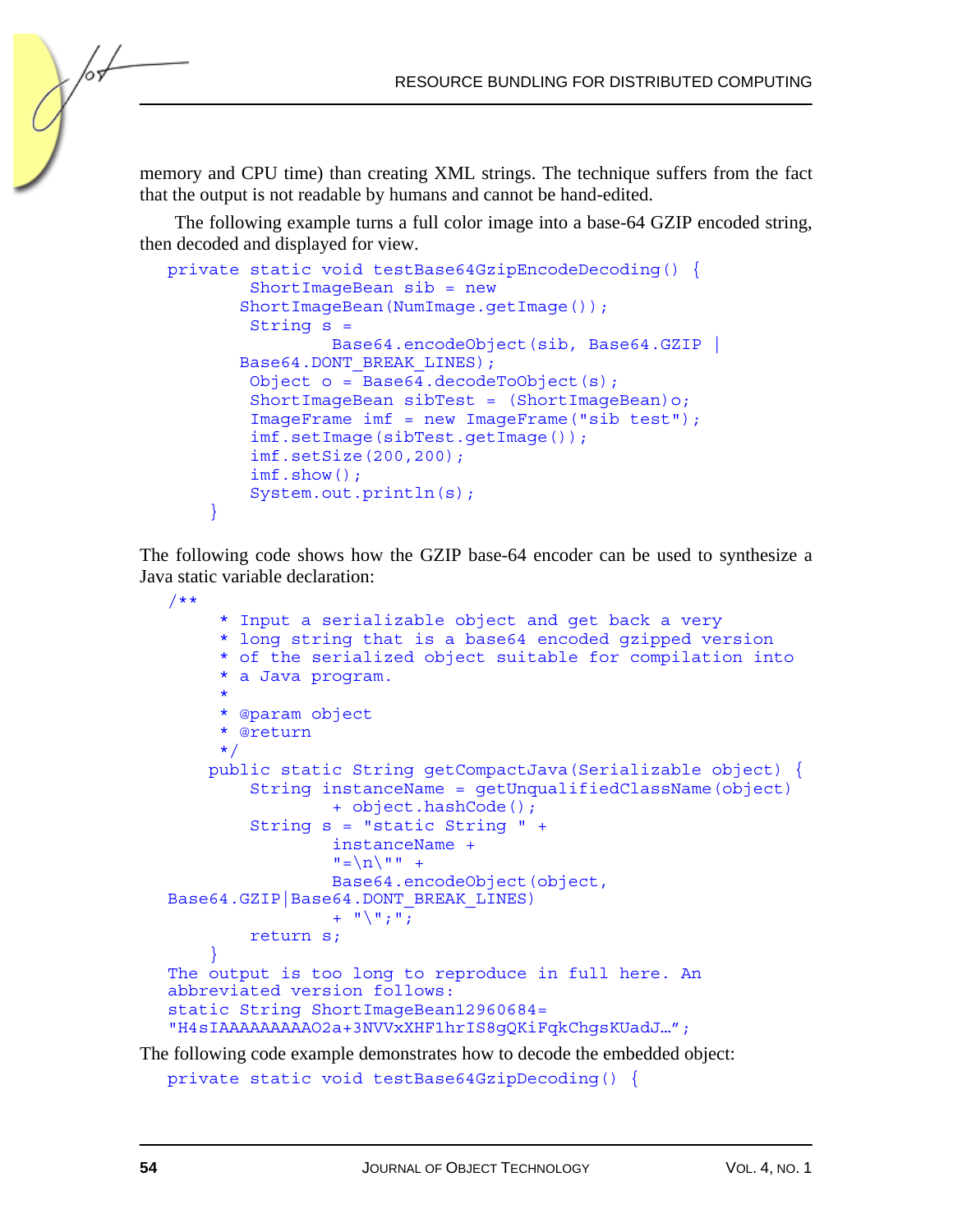```
 Object o = 
Base64.decodeToObject(ShortImageBean12960684); 
         ShortImageBean sibTest = (ShortImageBean)o; 
         ImageFrame imf = new ImageFrame("sib test"); 
         imf.setImage(sibTest.getImage()); 
         imf.setSize(200,200); 
         imf.show(); 
         System.out.println(ShortImageBean12960684); 
 }
```
More generally, we write:

```
public static String encodeImage(Image img) { 
        ShortImageBean sib = new ShortImageBean (imq);
         return getCompactJava(sib); 
 } 
public static Image decodeImage(String s) { 
        Object o = Base64.decodeToObject(s); ShortImageBean sib = (ShortImageBean)o; 
         return sib.getImage(); 
     }
```
One drawback to this technique is that string constants can be too long, causing the java compiler to choke. For example:

```
javac Images.java 
Images.java:11: constant string too long
```
Even editing such files can cause some IDEs (like IntelliJ) to bomb out. The question of how to address this problem (perhaps by breaking up the strings) remains open.

As a final example, we present a series of icons used in our new GUI for image processing. These icons are integrated into an *Images* class:

```
public class Images { 
     private static String ShortImageBeanExit =
```

```
"H4sIAAAAAAAAAFvzloG1uIhBKMsoRS84I7+oxDM3MT3VKTUx79Jz7
    fNOD1JnMjGwRDMwJpUwMEdHB/swsCfnZBYUpBaVMPD6pJdm6jtDuNZ
    ANemFDHUMjEBGEZhRUVBaBNZUsy52nZC1iykTA0NFAQMDgwBQnCk6+
    H2zHtvT2A2/4MIM3xn+44RODN9LQcaywVWewwpb6KiSAUkNAwGVDHB
    1+FXCVCB04HMnA5I66qgk1nbifUR8KFE7jlpwQHSVTnjgd2Du4AYmd
    D1oQn/8IahS7ff83UwMjFGwzJACTL9gA1nAqRth9Dm8CfocmsprWGE
    LHVUyIKlhIKCSAa4Ov0qYCoQOfO5kQFJHHZXE2k68j4gPJWrHEe4Ej
    aoSX4I+hzWlLsWbUpeiqcTtYnqpxB4H2FVii1fstmNLK7jciZn+KFV
    JrO3E+4j4UKJ2HOFOqagq8aXUpQBz65GonQgAAA=="; 
 private static String ShortImageBeanOpen =
```
"H4sIAAAAAAAAAFvzloG1uIhBKMsoRS84I7+oxDM3MT3VKTUx79Jz7 fNOD1JnMjGwRDMwJpUwMEdHB/swsCfnZBYUpBaVMPD6pJdm6jtDuNZ ANemFDHUMjEBGEZhRUVBaBNZUsy52nZC1iykTA0NFAQMDgwBQnCk6+ H2zHtvT2A2/4MIM5+AQEwBFS0HGsqGoZGD4j4Zxq0RXh08lqjpcKs9 hqMOnElUdITOJU0nYTAYizWQg2kxklcSZia7+HA53opt8DqvKc0hyK OqwmImq8hxOlajuROEDcwc3MKHrQRP64w9BlWq/5+9mYmCMgmWGFGD 6BRvIAjIQyehrcIgJgKJYVIICHxkSq5KBYS8elQwo6nCrRJgKUUdYJ

 $\sqrt{\frac{1}{2}}$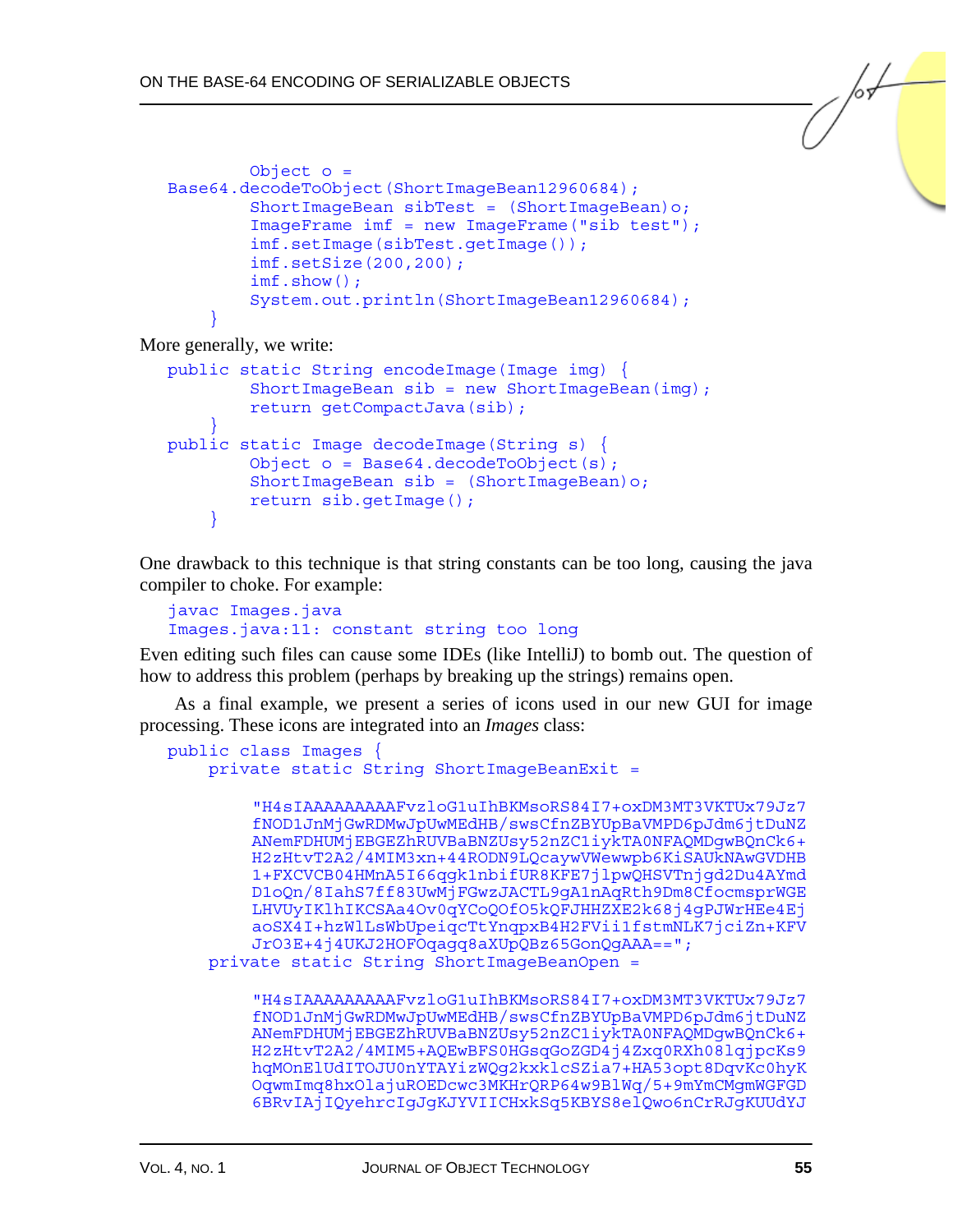```
Uwd/VQyEKmSgWgzESohgLBKmHokdVjdyYCiEq4bw+8MKCqRbMEwkwH
        FtddwqkR15zUMlaMpdTSlDvqUCgCbGTxOnQgAAA=="; 
    private static String ShortImageBeanRevert = 
        "H4sIAAAAAAAAAFvzloG1uIhBKMsoRS84I7+oxDM3MT3VKTUx79Jz7
        fNOD1JnMjGwRDMwJpUwMEdHB/swsCfnZBYUpBaVMPD6pJdm6jtDuNZ
        ANemFDHUMjEBGEZhRUVBaBNZUsy52nZC1iykTA0NFAQMDgwBQnCk6+
        H2zHtvT2A2/4MIM5/DDUpCxbGgqQQCDh0UlDBBSiQyopZIUdw6USmS
        fIPsLDChUyYBNFw6VCLVwUTwqz6GYjVslcgwRUokGgLmDG5jQ9aAJ/
        fGHoEq13/N3MzEwRsEyQwow/YINZAEZiGT0NfwQq0oQwOBhUQkDhFQ
        iA2qpJMWdA6US2SfI/kKPfnJUMmDThUMlQi1cFI/Kayhm41aJHEOEV
        KKB0ZQ6yFQi+wTZX7jjdYSkVADMCBJtnQqAAA==";
    private static String ShortImageBeanSave = 
        "H4sIAAAAAAAAAFvzloG1uIhBKMsoRS84I7+oxDM3MT3VKTUx79Jz7
        fNOD1JnMjGwRDMwJpUwMEdHB/swsCfnZBYUpBaVMPD6pJdm6jtDuNZ
        ANemFDHUMjEBGEZhRUVBaBNZUsy52nZC1iykTA0NFAQMDgwBQnCk6+
        H2zHtvT2A2/4MIM5/DDUpCxbFCVuAHxKhkoUInsslGVMDb5KnEDTDO
        JVUmsmXghMHdwAxO6HjShP/4QVKn2e/5uJgbGKFhmSAGmX7CBLCADk
        Yy+hh+iqMQNMFXuxQEZ8JqJXyWyyxjAKuD2j0CVMDb5KtFDHp/t2GM
        Uv5mo4BqJqW40pQ4XlcM4pQIAdEPpCJ0IAAA="; 
    public static Icon getRevertIcon() { 
         return new 
ImageIcon(Utils.decodeImage(ShortImageBeanRevert), "revert"); 
 } 
    public static Icon getSaveIcon() { 
         return new 
ImageIcon(Utils.decodeImage(ShortImageBeanSave), "save"); 
 } 
    public static Icon getExitIcon() { 
         return new 
ImageIcon(Utils.decodeImage(ShortImageBeanExit), "exit"); 
 } 
    public static Icon getOpenIcon() { 
         return new 
ImageIcon(Utils.decodeImage(ShortImageBeanOpen), "open"); 
 } 
}
```
The output of the new interface, with the integrated icons, is shown in Fig. 2-1.

 $\sqrt{\frac{1}{2}}$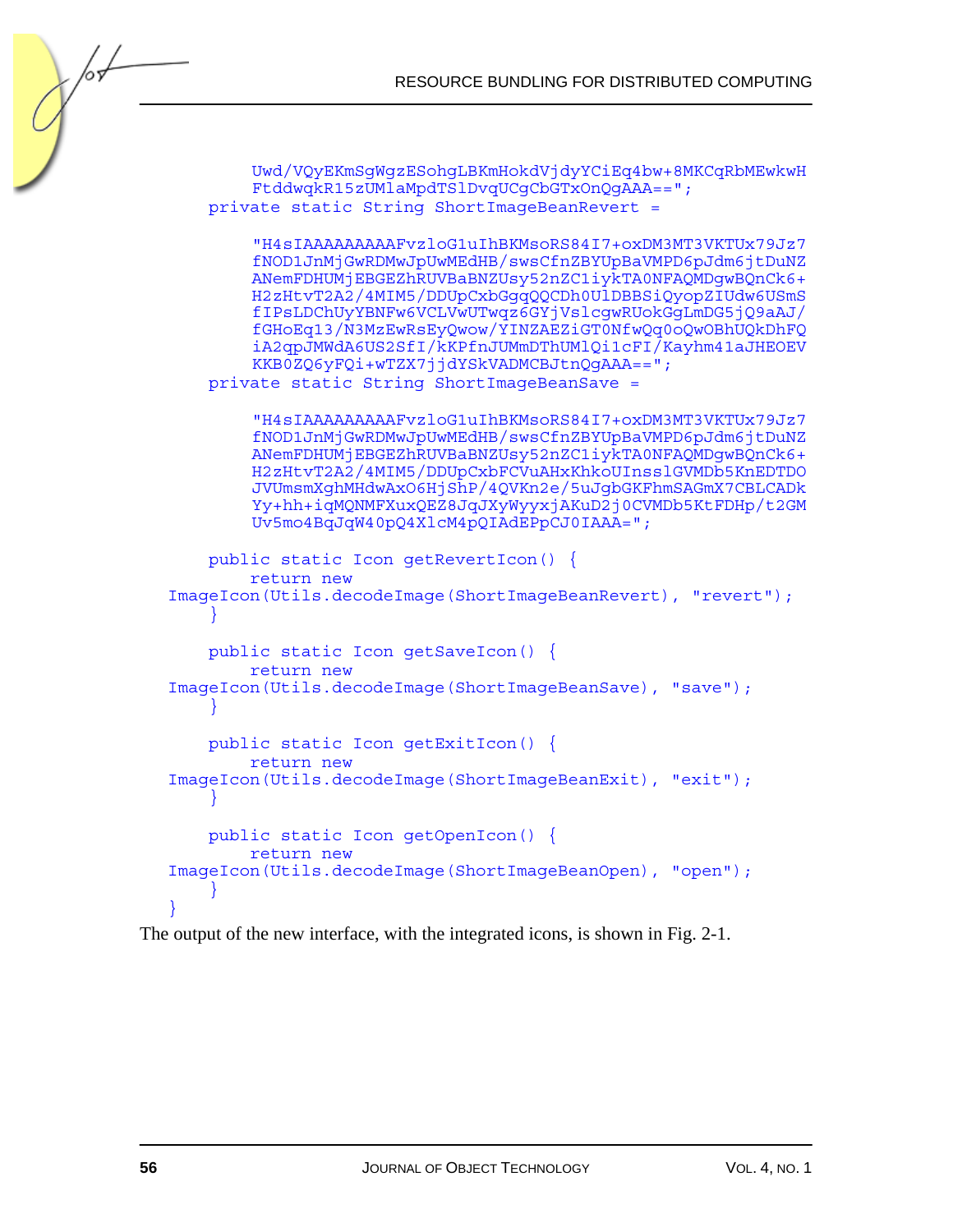

Fig. 2-1. The Application with Integrated Icons

# 4 CONCLUSION

In summary we look to avoid storing resources in external files in order to speed resource loading and improve reliability of our programs. This is a natural outcome of resource integration with source code.

The idea of storing icons in source code is not new [Lyon], but the idea of storing serialized XML encoded objects in Java source is (as far as I know).

There are definite limitations to the technique of storing objects inside of a Java program. For one, there is a reliance on classes implementing the serializable interface. For example, the *Image* class does not implement the serializable interface. On the other hand, writing ad-hoc techniques for storing images has the benefit of creating a nice structure for hand editing.

It is equally clear that large arrays of data could create a cumbersome burden during compilation. In fact, some compilers will not allow a static array that is larger than 64K bytes. It is generally recognized that this is not a limitation of the Java language specification, but rather of the implementation of the compiler.

Other failures to serialize into Java source can result from using inner classes. For example:

```
private static void testXmlImageEncoding() { 
        class Foo implements Serializable { 
          int i =10; } 
       System.out.println(getJava(new Foo()));
 }
```
Cannot work because *Foo* is an inner class.